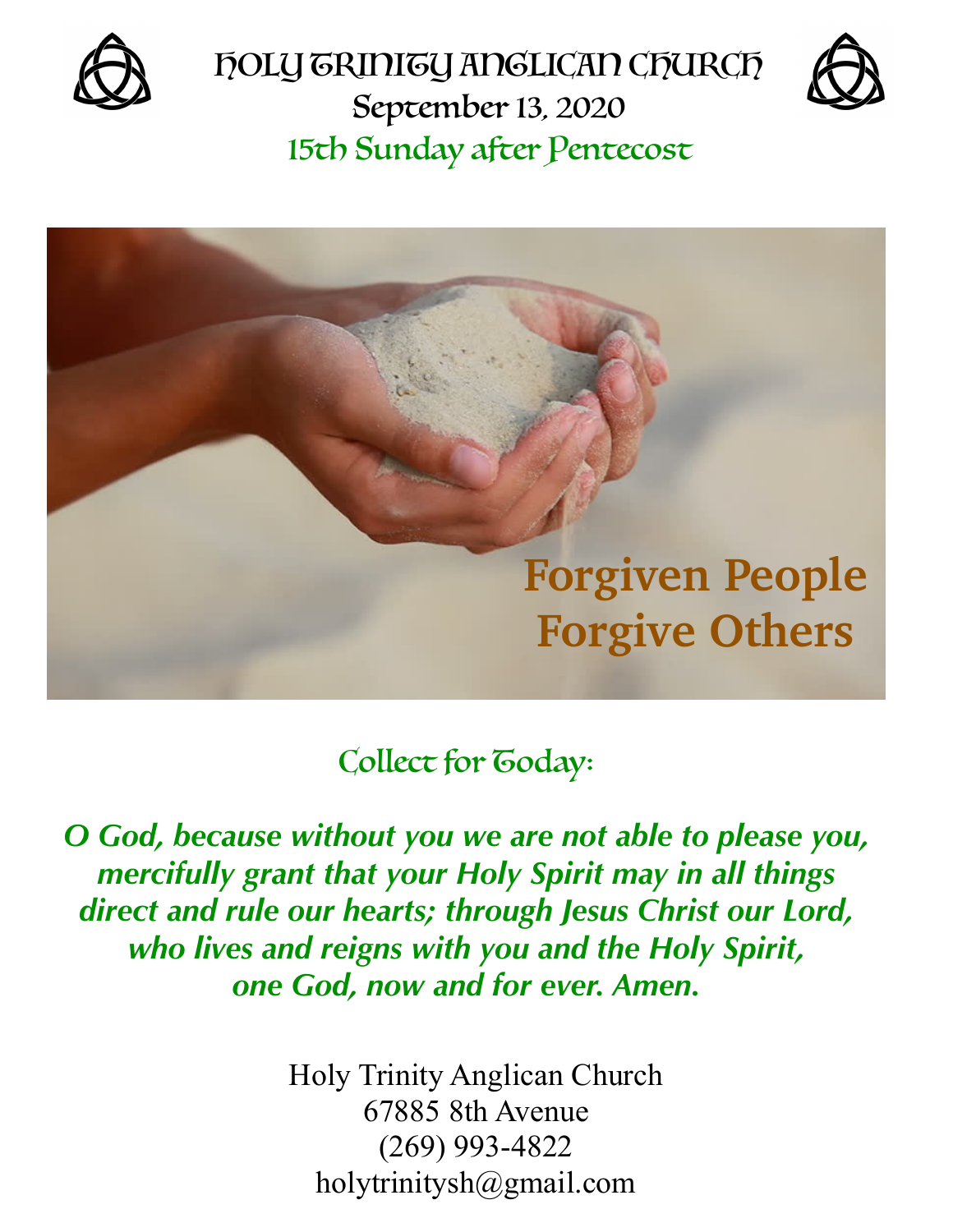## ORDER OF THE SERVICE

Call to Worship Outside What a Friend We Have in Jesus All Hail the Power of Jesus' Name

### Service Begins Inside

Opening Prayer Psalm 103:1-14 New Testament Lesson Romans 14:5-12 Gospel Matthew 18:21-35

Old Testament Lesson Ecclesiasticus 27:30-28:7

The Sermon Fr. Rob Cornelison

 Nicene Creed Prayers of the People Confession and Absolution The Peace & Announcements The Great Thanksgiving Sanctus The Lord's Prayer The Breaking of the Bread *All baptized Christians are welcome to take communion*  Prayer of Thanksgiving Blessing

> If you are in need of prayer or know someone in need, you may go to the side altar for prayer with Fr. Branden after you have received communion.

You may also write your prayer request on the pad of paper at your seat and place it in the offering plate or submit your request through our website, [holytrinitysh.com](http://holytrinitysh.com) and your prayer need will be given to our intercessory team.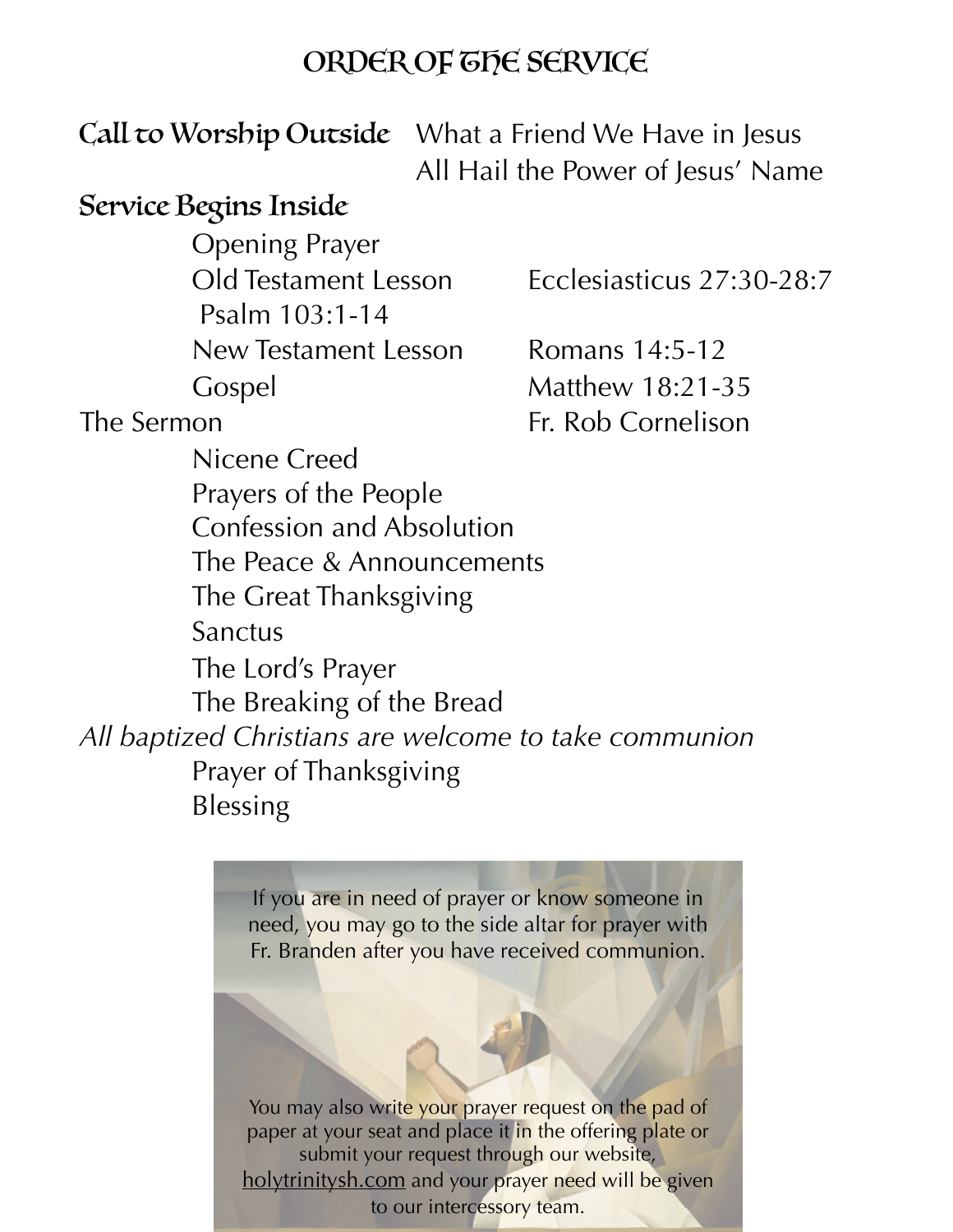

# Devotion Preparation for September 20

Jonah 3:10-4:11 Psalm 145:14-21 Philippians 1:21-27 Matthew 20:1-16

# Collect for September 20

*O Lord, you have taught us that without love, all our deeds are worth nothing: Send your Holy Spirit and pour into our hearts that most excellent gift of charity, the true bond of peace and of all virtues, without which whoever lives is counted dead before you; grant this for the sake of your Son Jesus Christ,*  who lives and reigns with you and the Holy Spirit, one God, for ever and ever. *Amen.* 

## Servant *Ministry* Today, September 13

Greeter: Helga Costello Reader: Helga Costello Intercessor: Kim Maxwell Side Altar: Fr. Branden Grimm **Altar Guild: Dawn Darling** 

## Next Week, September 20

Greeter: Walt Sicard Reader: Kathy Sicard Intercessor: Laura Jager Side Altar: Fr. Branden Grimm Altar Guild: Dawn Darling

#### NOTE OF IMPORTANCE!!

During these challenging times of changing protocols in our church service and Holy Communion, we are taking appropriate safeguards for the distribution of the sacred elements. The baggies have contained the consecrated bread and the cups of wine (the body and blood of Christ) which are given a liturgical rinse and proper disposal after our service. Please keep this info in mind as you dispose of these items. Thank you.